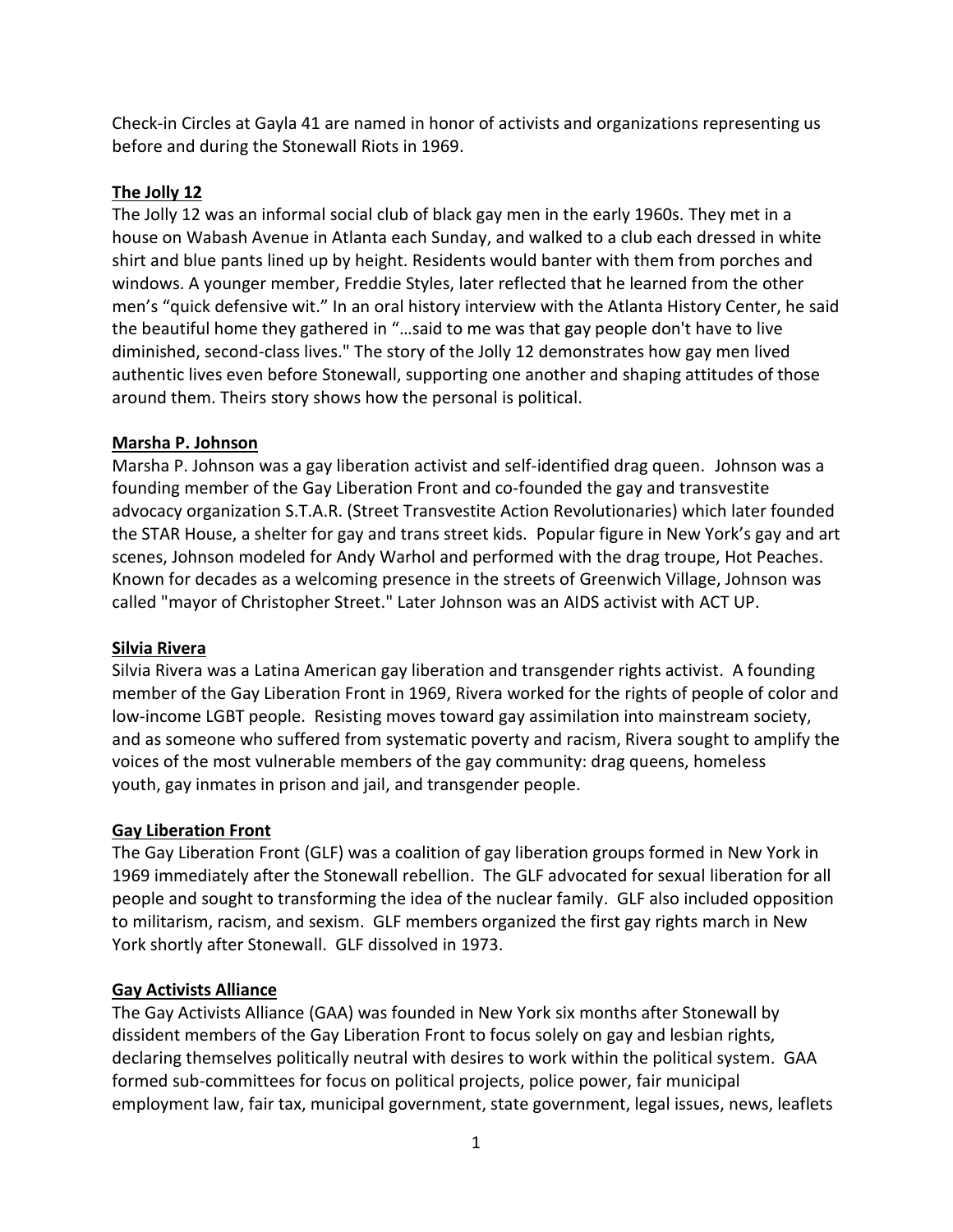and graphics, fundraising, social affairs, orientations, and agitprop. GAA co-organized Christopher Street Liberation Day events and New York's first gay pride parade on June 28, 1970 celebrating the anniversary of the Stonewall rebellion.

## **Mattachine Society**

The Mattachine Society, founded in 1950, was one of the earliest LGBT rights organizations in the U.S. Labor activist Harry Hay formed the group with a collection of male friends in Los Angeles to protect and improve the rights of gay men. Branches formed in other cities and by 1961 the Society had splintered into regional groups. Mattachine organized protests at the U.N. and the White House in 1965 to protest prison work camps for homosexuals in Cuba. Mattachine Midwest has been inducted into the Chicago LGBT Hall of Fame.

#### **Oscar Wilde Bookshop**

The Oscar Wilde Memorial Bookshop, founded November 24, 1967, was the first bookstore devoted to gay and lesbian authors. Its founder, Craig Rodwell, was an active member of the Mattachine Society and the bookshop was the cite of planning and organizing for the New York's first gay pride. Frequent visitors to the bookshop included Harvey Milk, with whom Rodwell had an affair in 1962.

## **Bayard Rustin**

Bayard Rustin was an African American gay man who was a prominent figure in social movements for civil rights, socialism, nonviolence, and gay rights. After the civil rights legislation of 1964–65, Rustin became the head of the AFL–CIO's A Philip Randolph Institute, promoting the integration of formerly all-white unions and the unionization of African Americans. Due to criticism over his sexuality, he usually acted as an influential behind-thescenes adviser to civil-rights leaders. He was an advisor to Martin Luther King, 1960-68, during which time he was out to Dr. King. He was awarded the Presidential Medal of Freedom posthumously by President Obama.

#### **Harry Hay**

Harry Hay was an gay rights activist and labor advocate who founded the Mattachine Society in 1950. He held a belief in the cultural minority status of homosexuals which led him to take a stand against the move toward assimilation advocated by other gay rights campaigners. He was a co-founder of the Los Angeles chapter of the Gay Liberation Front in 1969. Hay has been described as "the Founder of the Modern Gay Movement" and "the father of gay liberation."He co-founded the Radical Faeries.

# **Frank Kameny**

Frank Kameny was among the most significant figures in the struggles for gay rights. After he was fired from his civilian job with the U.S. Army in 1957 due to his homosexuality, he appealed his firing and became the first known gay civil rights claim pursued in a U.S. court. He cofounded the Washington, D.C. chapter of Mattachine in 1961 and in 1965 organized the first group to picket the White House on gay rights issues. In 1963, he launched a campaign to overturn D.C. sodomy laws, personally drafting a bill that finally passed in 1993. He also worked